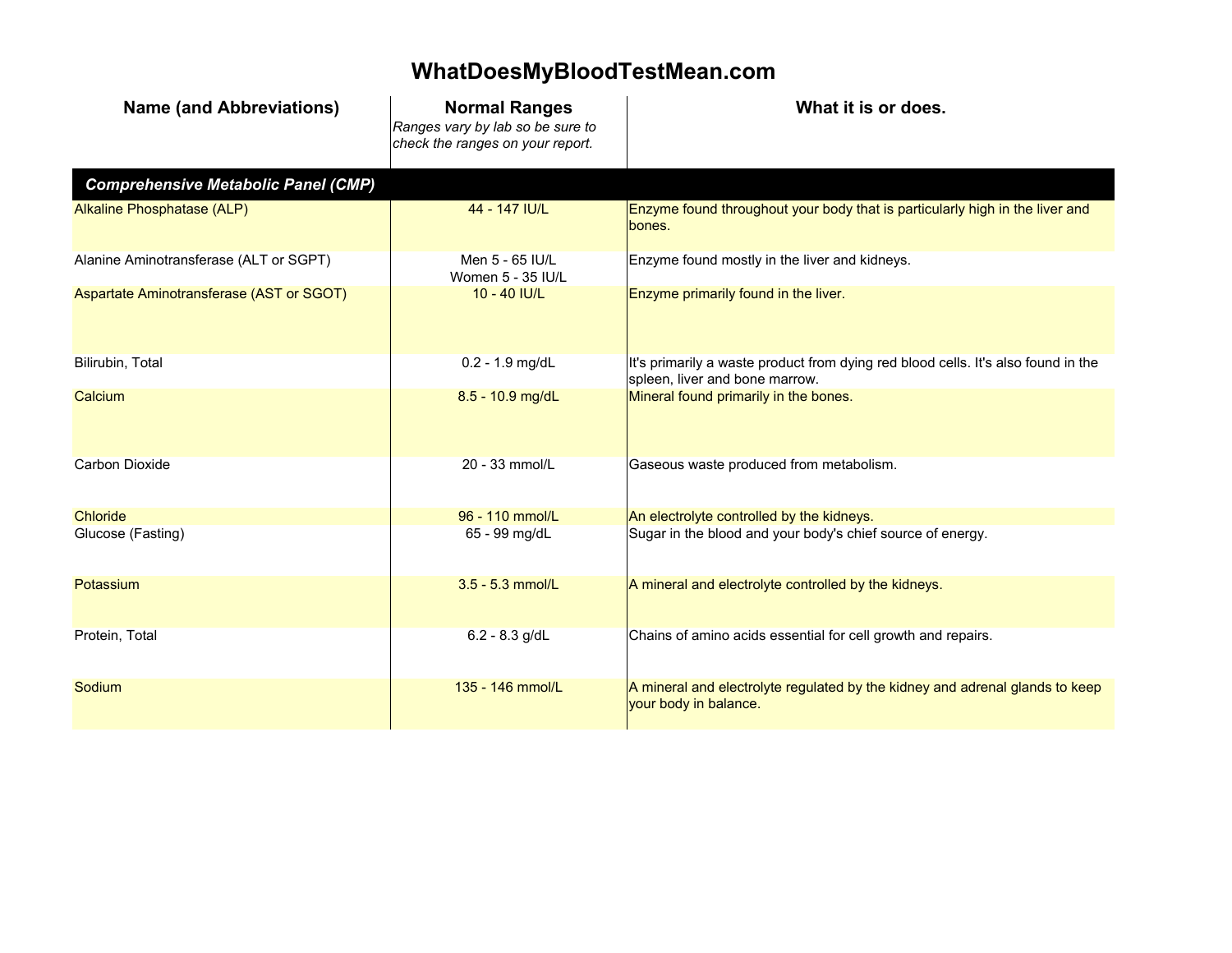| <b>Items Compared</b>                                                                  |                                                            |                                                                                                                                                              |
|----------------------------------------------------------------------------------------|------------------------------------------------------------|--------------------------------------------------------------------------------------------------------------------------------------------------------------|
|                                                                                        |                                                            |                                                                                                                                                              |
| <b>Albumin</b>                                                                         | $3.6 - 5.1$ g/dL                                           | Protein that protects tissues from free radicals, regulates water in tissues and<br>binds to waste products. Transports vitamins, minerals and hormones.     |
| Globulin                                                                               | $2.1 - 3.7$ g/dL                                           | Antibody protein that helps fight disease produced by white blood cells.                                                                                     |
| Albumin / Globulin Ratio                                                               | $1.0 - 2.1$ (calc)                                         |                                                                                                                                                              |
| Blood Urea Nitrogen (BUN)                                                              | $6 - 22$ mg/dL                                             | Waste product from protein breakdown in the liver.                                                                                                           |
| Creatinine                                                                             | $0.8 - 1.4$ mg/dL                                          | Waste product produced by muscle breakdown.                                                                                                                  |
|                                                                                        |                                                            |                                                                                                                                                              |
| <b>BUN / Creatinine Ratio</b>                                                          | 10:1 to 20:1                                               |                                                                                                                                                              |
|                                                                                        |                                                            |                                                                                                                                                              |
| <b>Estimated Glomerular Filtration Rate (eGFR)</b><br><b>African American</b>          | 84-120 mil/min   Results reported<br>when below 60 mil/min | Monitors kidney status or function.                                                                                                                          |
| Estimated Glomerular Filtration Rate (eGFR) Non-                                       | 72-120 mil/min   Results reported                          | Monitors kidney status or function.                                                                                                                          |
| <b>African American</b>                                                                | when below 60 mil/min                                      |                                                                                                                                                              |
| eGFR is calculated differently for African Americans because of increased muscle mass. |                                                            |                                                                                                                                                              |
|                                                                                        |                                                            | The eGFR test is not considered reliable is you're younger than 18, older than 70, pregnant, very overweight, very muscular or have another serious illness. |
| <b>Complete Blood Count (CBC)</b>                                                      |                                                            |                                                                                                                                                              |
|                                                                                        |                                                            |                                                                                                                                                              |
| White Blood Cell Count (WBC)                                                           | 4,500 - 10,000 cells/mcL                                   | Defends against infection by killing bacteria.                                                                                                               |
| Red Blood Cell Count (RBC)                                                             | Men 4.7 - 6.1 Mill/mcL                                     | Transports oxygen throughout the body.                                                                                                                       |
|                                                                                        | Women 4.2 - 5.4 Mill/mcL                                   |                                                                                                                                                              |
| Hemoglobin                                                                             | Men 13.2 - 17.2 g/dL                                       | Primary transporter of oxygen and carbon in the blood.                                                                                                       |
|                                                                                        | Women 12.1 - 15.1 g/dL                                     |                                                                                                                                                              |
| Hematocrit                                                                             | Men 40.7% - 50.3%                                          | Percentage of the blood volume occupied by red blood cells.                                                                                                  |
|                                                                                        | Women 36.1% - 44.3%                                        | Women have slightly lower hematocrit percentages than men because women<br>lose some blood each month during their menstrual cycle.                          |
| Mean Corpuscular Volume (MCV)                                                          | 80 - 100 fL                                                | This measures the average size of red blood cells and their volume.                                                                                          |
| Mean Corpuscular Hemoglobin (MCH)                                                      | 27 - 33 pg                                                 | This measures how much hemoglobin is in red blood cells.                                                                                                     |
| Mean Corpuscular Hemoglobin Content (MCHC)                                             | 32 - 36 g/dL                                               | This measures the volume and character of the hemoglobin.                                                                                                    |
| Red cell Distribution Width (RDW)                                                      | 11 - 15 %                                                  | This measures the sizes and shapes of the red cells.                                                                                                         |
| Platelet Count (PLT or Thrombocyte Count)                                              | 140 - 400 Thous/mcL                                        | These plug the holes in blood vessels (clotting).                                                                                                            |
|                                                                                        |                                                            |                                                                                                                                                              |
| © WeBeFit.com - 2/1/2012                                                               |                                                            |                                                                                                                                                              |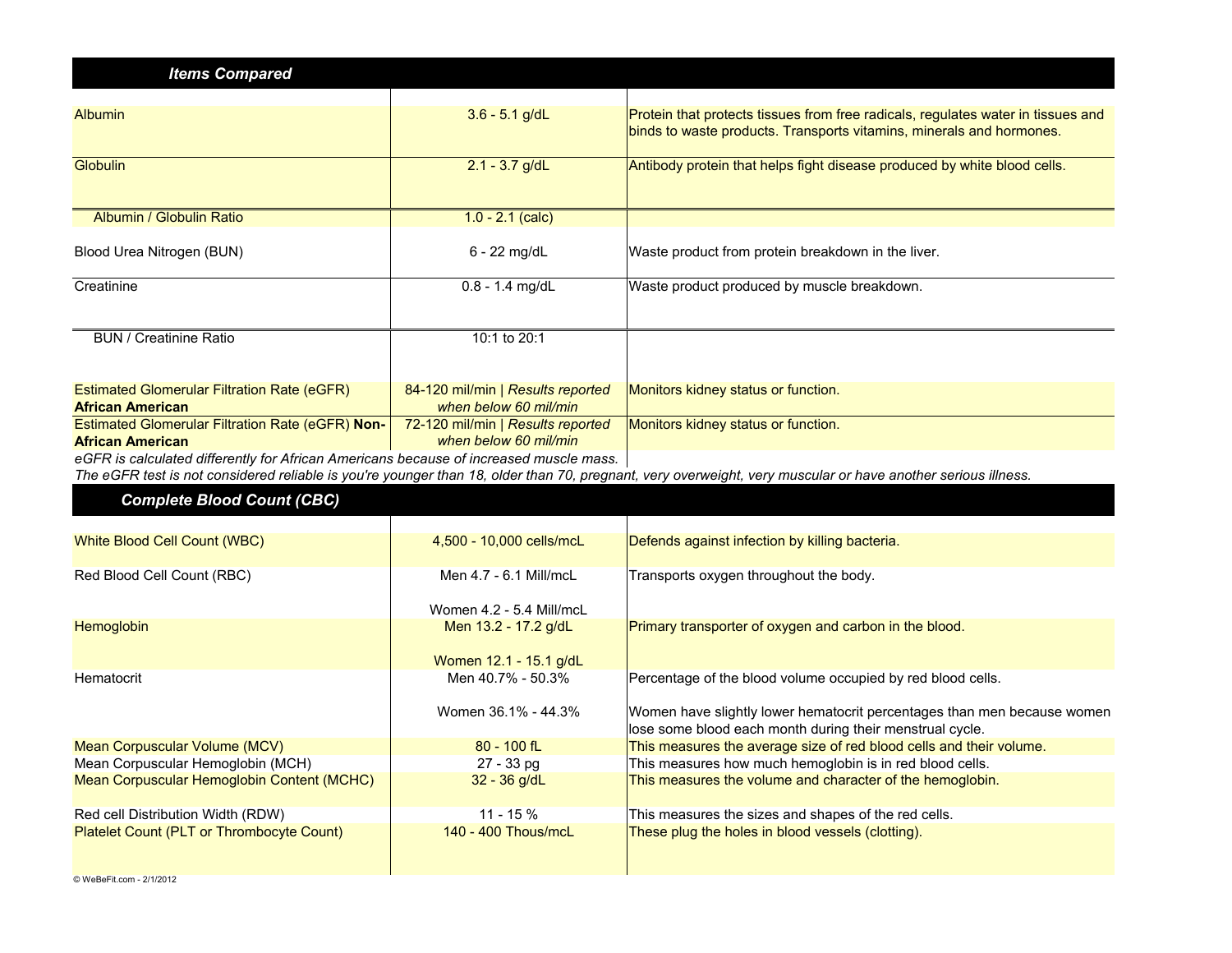## **WhatDoesMyBloodTestMean.com**

| Low numbers may mean                                                                                                                                                                                     | High numbers may mean                                                                                                                                                                                                                                                         |  |  |
|----------------------------------------------------------------------------------------------------------------------------------------------------------------------------------------------------------|-------------------------------------------------------------------------------------------------------------------------------------------------------------------------------------------------------------------------------------------------------------------------------|--|--|
| Do not use this to diagnose yourself! This chart is for informational purposes ONLY. Conditions not on this list may be the cause. See your doctor for a proper reading<br>of any and all medical tests. |                                                                                                                                                                                                                                                                               |  |  |
|                                                                                                                                                                                                          |                                                                                                                                                                                                                                                                               |  |  |
| Deficiency in zinc, hypoparathyroidism, hypophosphatasia, malnutrition and<br>pernicious anemia. Low reading can occur if collection tube had EDTA<br>preservative in it.                                | Bone, liver or bile duct disease. Cancer of the liver or some cancers that spread to the<br>bone. Drugs may cause high levels. Paget's disease.                                                                                                                               |  |  |
| Possible pyridoxine (Vitamin B6) or magnesium deficiency.                                                                                                                                                | Too much acetaminophen, alcohol or hepatitis.                                                                                                                                                                                                                                 |  |  |
| Possible pyridoxine (Vitamin B6) deficiency or liver disease.                                                                                                                                            | Too much acetaminophen, alcohol, bloodstream infections, drugs processed through<br>the liver, intramuscular injections, liver disease, skeletal muscle diseases and muscle<br>injury. Ruptured red cells from improper handling of the blood can also cause high<br>numbers. |  |  |
| Typically not a concern.                                                                                                                                                                                 | Hepatitis, liver disease, bile duct disorder and red cell destruction. Can be falsely<br>elevated when you have too much fat in the bloodstream.                                                                                                                              |  |  |
| Low dietary calcium, magnesium or Vitamin D. Diarrhea, malnutrition,<br>neurological disorders, pancreatitis, low levels of protein or albumin in the<br>blood.                                          | Alcoholism, some cancers, exercise, hyperparathyroidism, kidney disease,<br>medications like thiazide-type diuretics, excess calcium supplements, too much<br>Vitamin D, too much fat, protein or albumin in the blood.                                                       |  |  |
| Decreased ventilation, dehydration, diarrhea, increased aciditiy from<br>uncontrolled diabetes, exercise, kidney disease, metabolic disorders or severe<br>infection.                                    | COPD or lung diseases. Can also be elevated by increased ventillation.                                                                                                                                                                                                        |  |  |
| Chronic lung diseases, colitis, emphysema and vomiting.                                                                                                                                                  | Acidosis, cushing's syndrome, dehydration, hyperventilation or kidney infection.                                                                                                                                                                                              |  |  |
| Adrenal insufficiency, excess insulin, too much exercise, hypoglycemia, liver<br>disease or pancreas problems.                                                                                           | Diabetes, prediabetes, hyperglycemia, hyperthyroidism, liver disease, pancreatitis or<br>systemic steroids. Can be elevated if you eat before the test.                                                                                                                       |  |  |
| Alcoholism, blood pressure medications or excessive use of water pills,<br>corticosteroid use, diarrhea, insulin treatments or kidney problems.                                                          | Addison's disease, cardiac arrhythmia, dehydration, kidney problems, potassium<br>supplements and various forms of acidosis.                                                                                                                                                  |  |  |
| Decreased production, intestinal malabsorption, kidney or liver disease and<br>malnutrition.                                                                                                             | Dehydration, kidney or liver disease, multiple myeloma and roundworms. False<br>elevations can be caused by high concentrations of glucose, urea, sodium, chloride or<br>lipids.                                                                                              |  |  |
| Adrenal insufficiency, too much water intake, diuretics or blood pressure<br>medications, diarrhea, heart or kidney failure.                                                                             | Cushing's syndrome, dehydration, diabetes insipidus, faulty water softener dumping<br>salt, high salt consumption from foods, kidney dysfunction,                                                                                                                             |  |  |